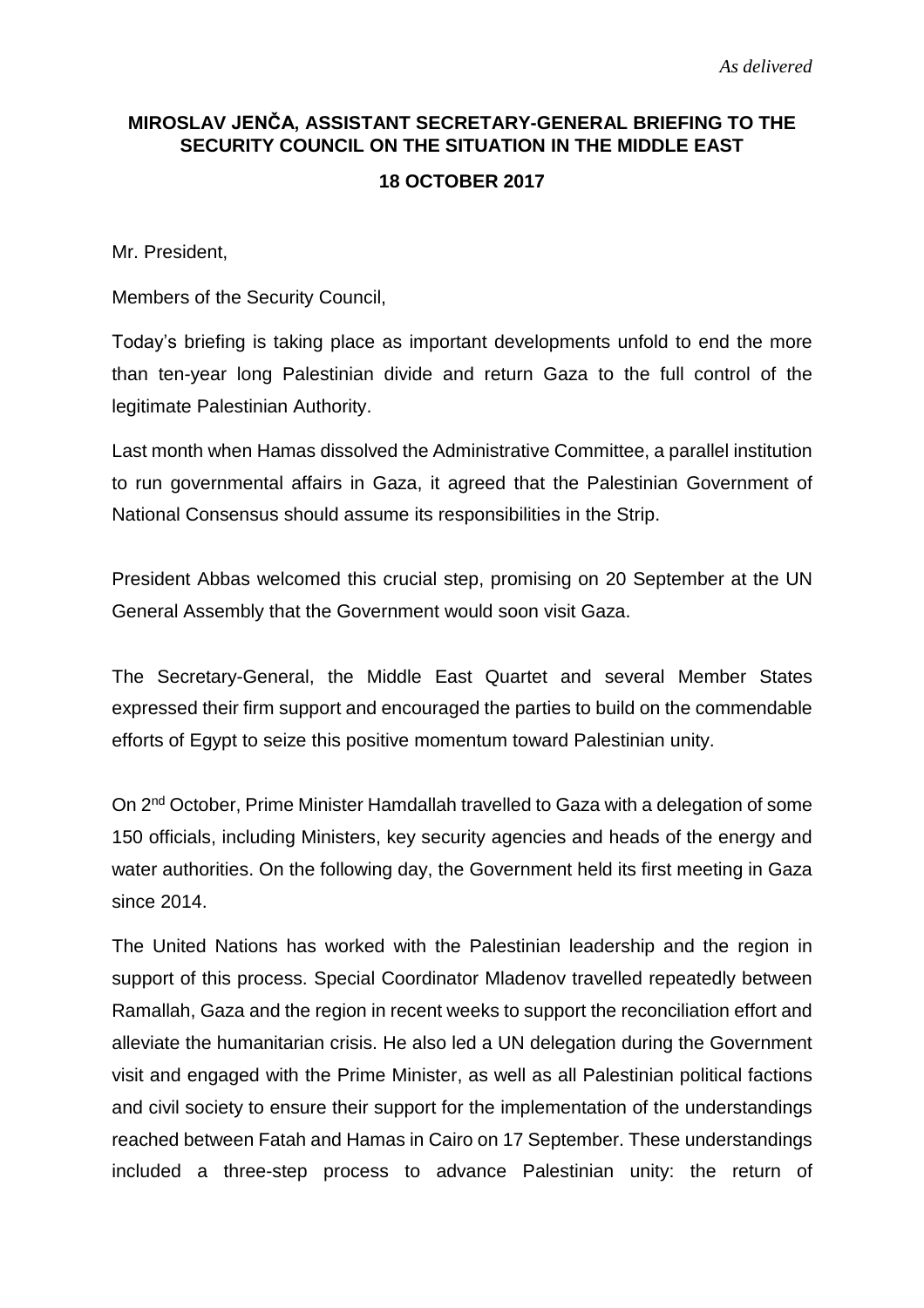responsibilities in Gaza to the legitimate Palestinian Authority (PA); subsequent bilateral talks between Fatah and Hamas in Cairo, including on public sector employees, security and control of the border crossings; and consultations with all Palestinian factions.

On 12 October, with Egyptian mediation, Fatah and Hamas signed an agreement that enables the Palestinian government to resume its responsibilities in Gaza. According to its provisions, by 1<sup>st</sup> November, the Palestinian Authority should take control of the crossings of Gaza. Separately a joint committee will be formed to resolve the issue of public sector employees that should complete its work no later than 1<sup>st</sup> February 2018.

A statement released by Egypt further highlighted that the Government should assume its full responsibilities in the management of the Gaza Strip by 1 December 2017. It was further announced that Egypt has called for a meeting in Cairo on 21<sup>st</sup> November for all Palestinian factions.

The agreement does not contain any provisions related to elections, the formation of a national unity government, or the disarming of Hamas.

The Secretary-General has spoken to President Abbas and welcomed the signing of this intra-Palestinian agreement. Its timely implementation and concrete efforts to alleviate the humanitarian crisis will be critical for effectively empowering the Palestinian Government in Gaza. Its implementation should also facilitate the lifting of the closures, while addressing Israel's legitimate security concerns.

The agreement is an important step toward achieving the goal of Palestinian unity under a single, democratic Palestinian national authority on the basis of the PLO platform, the Quartet principles and the rule of law.

The United Nations will continue working with the Palestinian leadership and the region in support of this process, which is critical for reaching a negotiated two-state solution and sustainable peace.

Mr. President,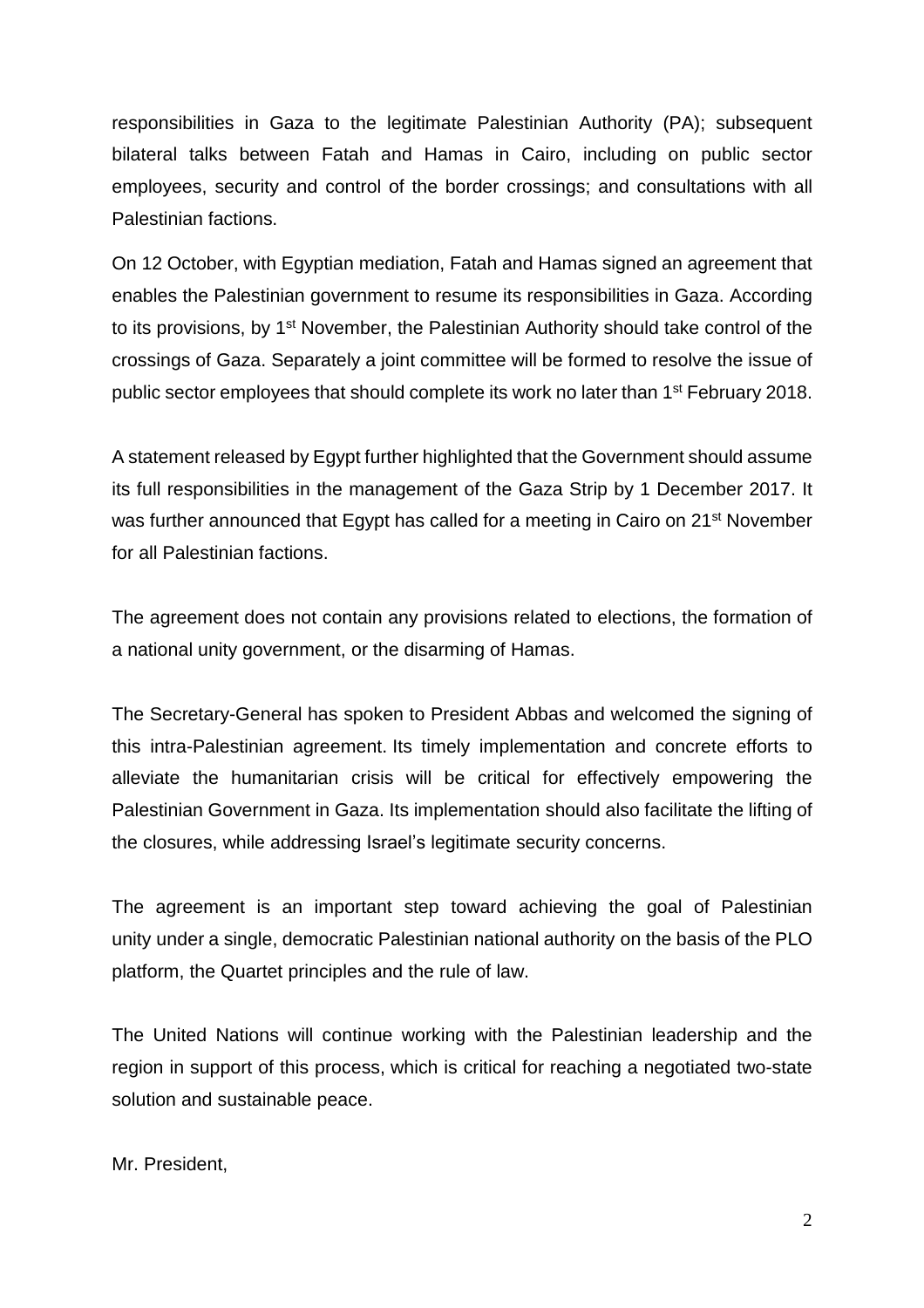I would like to take a moment to discuss the acute severity of Gaza's humanitarian crisis and continuing human rights abuses.

In an urgent call to action, during his August visit to the region, the Secretary-General called it "one of the most dramatic humanitarian crises" he has ever seen. Since then, the conditions have only worsened.

For the sixth consecutive month, the two million people living in Gaza have received electricity for a mere four to six hours per day. The lack of energy has had a devastating impact on all aspects of their lives.

It continues to disrupt essential public services including health care, the water supply and sanitation systems. The equivalent of over 40 Olympic-size swimming pools of virtually raw sewage continues to flow daily into the Mediterranean Sea, leaving the whole shoreline contaminated.

Gaza is an unfolding environmental disaster that has no regard for borders.

The quality of health care inside the Strip is deteriorating at an alarming rate. Access to medical care outside Gaza has also become increasingly difficult.

As the Government returns to Gaza, it is critical that urgent measures are taken to reverse these trends.

Meanwhile in other worrying developments, on 26 September Hamas sentenced three men to death by hanging on the charge of murder, accessory to murder and burglary. There are serious doubts as to whether their trials and detention conditions in Gaza meet international standards. As in previous cases, if these executions were to be implemented, they would be done in violation of Palestinian law, which requires the approval of the President.

I urge Hamas not to carry out such executions and I, once again, call on President Abbas to establish a moratorium on the implementation of the death penalty.

Mr. President,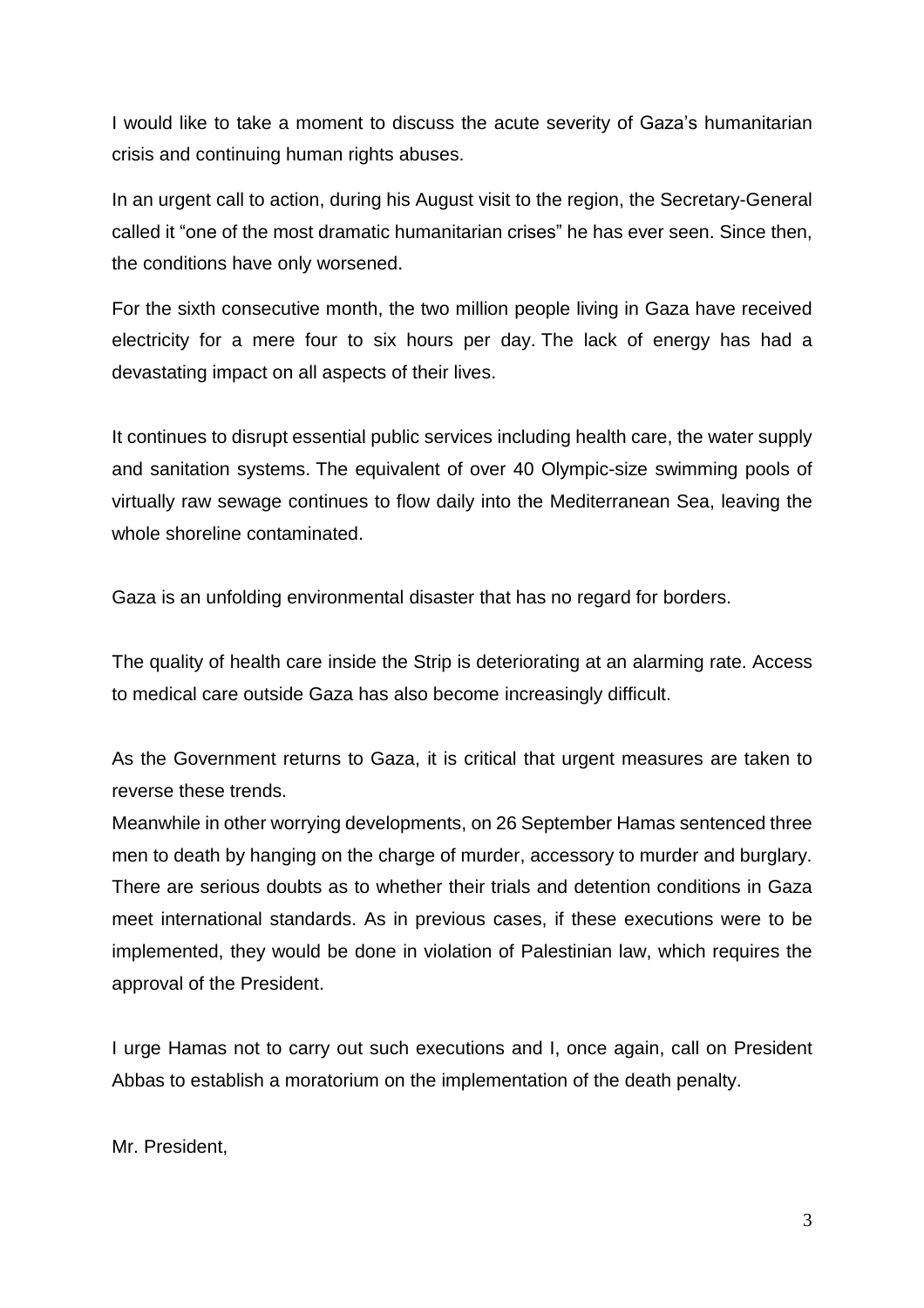Turning to the broader situation on the ground over the past month violence has remained at low levels, compared to the rest of the region. Four Israelis were killed by a Palestinian attacker, who himself was shot, at the entrance of the Har Adar settlement on 26 September. It is deplorable that Hamas and others once again chose to glorify this attack.

The UN urges all to condemn violence and stand up to terror.

On 4 October, the body of an Israeli man from the settlement of Elkana was found in the Israeli-Arab village of Kafr Kassem with signs of extreme violence. Israeli authorities investigating the death arrested two Palestinians from the West Bank town of Qabatiyah in relation to the incident.

During the reporting period in total 80 Palestinians were injured by Israeli security forces, with five Israelis injured by Palestinians.

On 8 October, a rocket fired from Gaza toward Israel landed inside the Strip. No injuries or damage were reported. In response, the Israel Defense Forces shelled a Hamas post in central Gaza Strip, with no injuries reported.

Mr. President,

Turning to the question of settlements, on 17 and 18 October, the Israeli High Planning Committee met to advance plans for more than 2,000 housing units in Area C of the occupied West Bank. This includes units in the new settlement of Amihai and a new neighborhood in Kochav Yaacov, both designated for settlers evicted by court orders from illegal outposts. Separately, a tender was issued for 296 units in Beit El and building permits for 31 units were conditionally approved in Hebron. Reportedly, the Hebron Municipality is expected to appeal this decision, which would delay the implementation of the building permits.

This week, work began to prepare for the construction of infrastructure in Givat Hamatos, a settlement that, if built, would further disconnect East Jerusalem from the rest of the West Bank.

I remain concerned about proposed legislation that, if adopted, would expand Jerusalem's municipal jurisdiction by incorporating several West Bank settlements.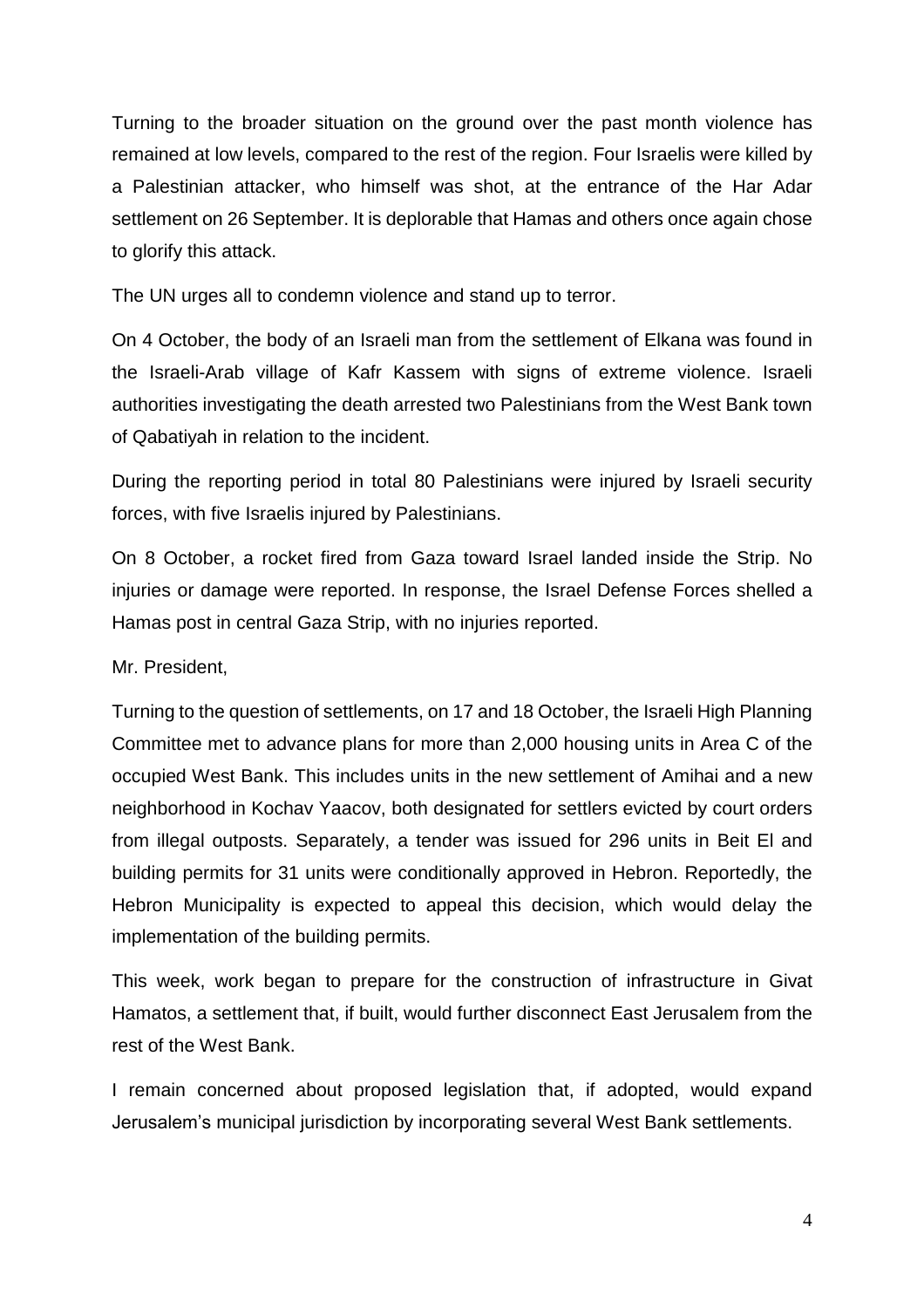The UN reiterates that all settlement activities are illegal under international law and are an impediment to peace.

## Mr. President,

2017 has seen a significant decrease in Area C demolitions as compared to the previous year. Against this background some 13 residential, livelihood and public structures in the West Bank and East Jerusalem were demolished in the past month. This brings the total of demolished structures for the year to over 350. Meanwhile the number of demolitions in East Jerusalem is quickly approaching 2016 levels, which were the highest number since 2000.

I am particularly disturbed by reported Israeli plans to evict specific communities, including Bedouin in Khan al Ahmar, adjacent to the E-1 area, and Susiya in the South Hebron Hills. Nearly all structures in Khan al Ahmar now have demolition orders. Many of the structures are donor funded, including a school that serves 170 children.

I urge Israel to cease the practice of demolitions, which has led to the displacement of thousands of people.

## Mr. President,

Turning to Lebanon, the situation has remained generally quiet in the UNIFIL Area of Operations and along the Blue Line.

On the occasion of LAF Commander Aoun's visit to UNIFIL, on 22 September, the LAF formally announced the deployment of the 5th Rapid Intervention Regiment to the UNIFIL Area of Operations, fulfilling their earlier commitment to expand LAF's presence south of the Litani river.

The regiment has since deployed, and coordination of activities between UNIFIL and the regiment has commenced. On 19 September, HoM/FC Beary chaired a Tripartite meeting during which the parties discussed the UNIFIL mandate extension under resolution 2373, violations of Security Council Resolution 1701, Blue Line marking and ongoing liaison and coordination matters.